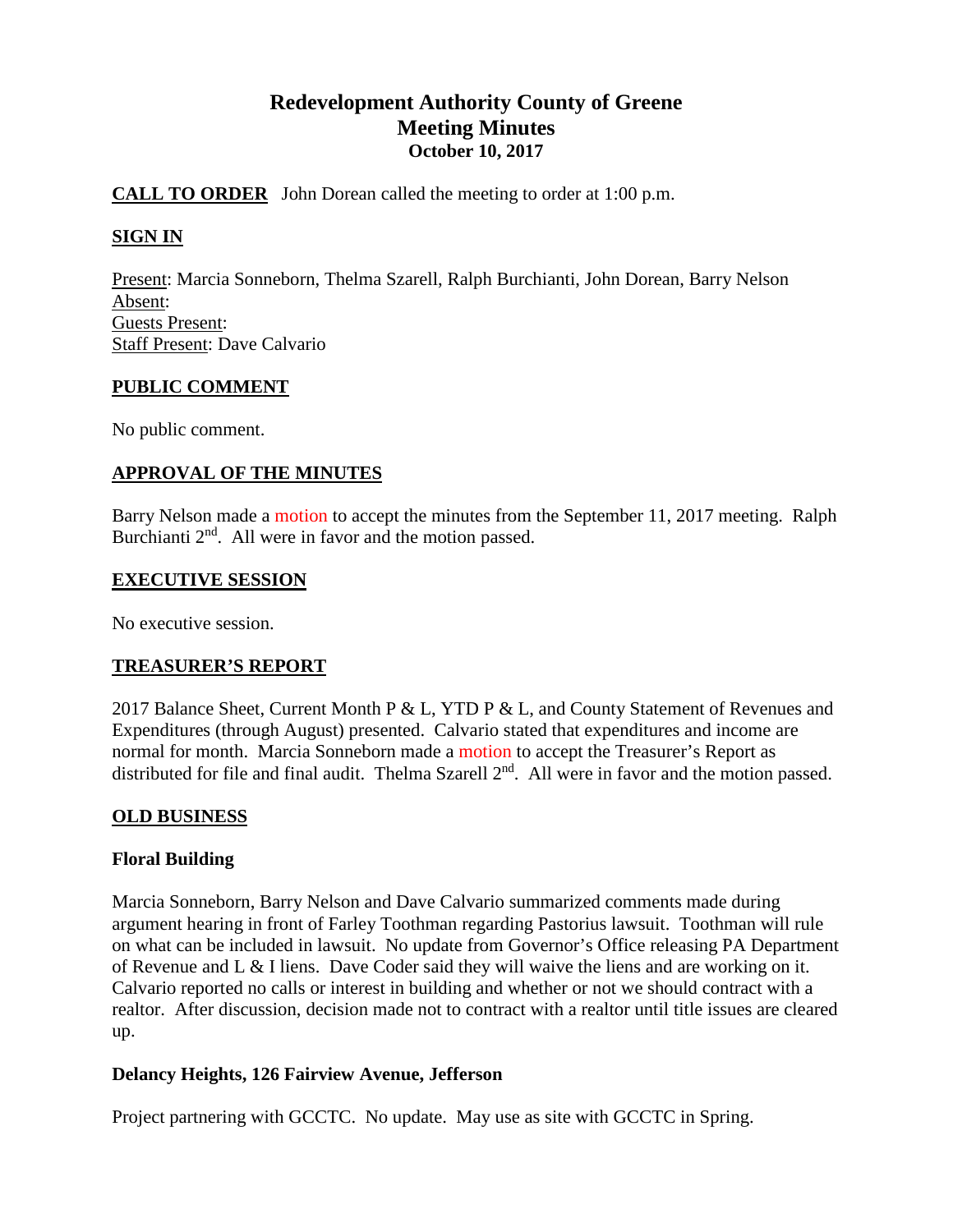# **Nazer St. Remediation and Stabilization Update**

Letter from Keith Davin, Greene County Habitat for Humanity Executive Director, distributed regarding status of building home on E. Franklin St. Project involves \$150,000 2015 PHARE funds.

### **Old Rogersville School Development**

Calvario gave update on project and distributed pictures. First progress payment of \$72,765 made to Hughes Corporation. Reviewed and made changes to flier advertising homes. Discussed letter from Colin Fitch regarding bonds and mechanics liens for project. After discussion, Barry Nelson made a motion to set the selling price of each home in first duplex at \$165,000. Thelma Szarell  $2<sup>nd</sup>$ . All were in favor and the motion passed.

# **Discussions with Morris, Perry, and Richhill Township Supervisors**

-Wind Ridge, Chambers property. RDA appointed Conservator. Will assess septic system in winter after brush gone. -Nineveh, Kita property. No update. -Mt. Morris, Dotson property. No update.

# **362 E. Franklin St. (Habitat for Humanity and RDA E. Franklin St. Stabilization Project)**

On proposed 2017 Judicial Sale list.

#### **Development of Bonar and Woodland Ave. Property**

No update.

#### **Current Projects**

Calvario reported that Steve Salisbury is working on 117 Duquesne St., Greensboro.

#### **Parkview Knoll, Carmichaels**

No update on funds for Parkview Knoll from County and Cumberland Township.

#### **133 Bowlby St., Waynesburg**

Property donated to RDA. Home Remodeling by Riggs has started to rebuild home.

#### **Cumberland Township Donation**

Cumberland Township has pledged \$90,000 to address blight in the Township. Marcia Sonneborn will confirm this figure.

#### **Pitt Gas Properties, Clarksville**

Patsy Bell has two properties in Pitt Gas she would like to relinquish. Plan is to donate one and sell one to RDA for \$3,500. Title searches are being done.